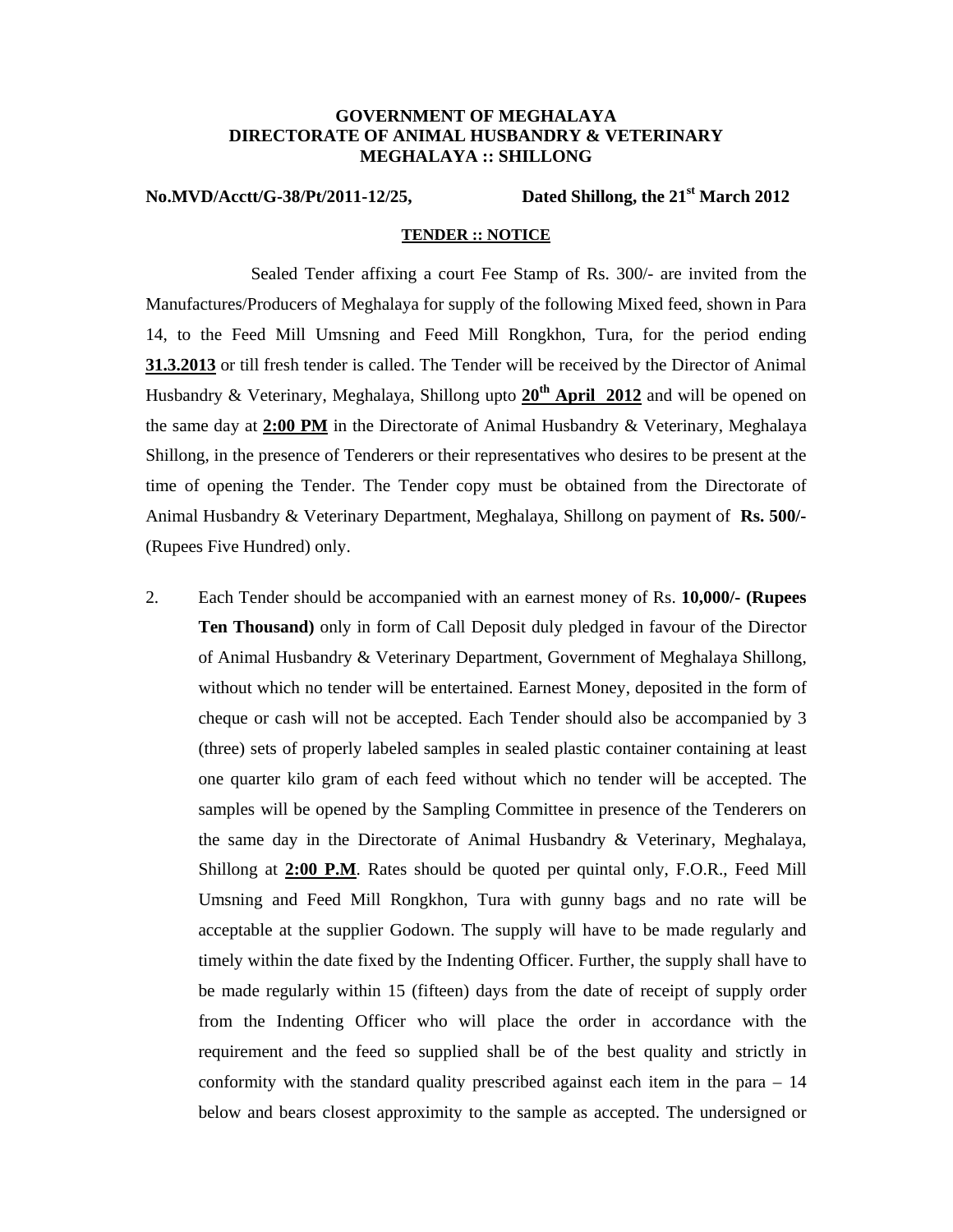quantity of the supply if the quality is found to be inferior and do not conform with his authorized representatives will check the stuffs and may reject part or whole the prescribed standard.

- 3. The successful Tenderers will have to execute an agreement in stamp paper worth Rs. **25/-** at their own cost and to deposit a security money @ of 5% of the total value Security in form of Cheque or cash will not be accepted/honoured. The Security of the contract. The security money should be deposited in shape of Call Deposit duly pledged in favour of the undersigned before they are allowed to supply the feed. money shall be liable to forfeiture in case of any breach of the contract.
- intimation and deposit the security money etc. within 15 (fifteen) days from the date 4. The earnest money of unsuccessful Tenderers will be refunded after a period of 3 (three) months. In case of the successful Tenderers the earnest money shall be forfeited if they failed to enter into an agreement within a forth-night from the date of of acceptance of the 'TENDERS'.
- any State Government/Central Government Agency etc is mandatory, failing which 5. Furnishing of related documents like experience test qualifications, enrolment with the Bid is liable to be not considered.
- 6. No Tenderer will be allowed to withdraw their Tender without forfeiture of the indents and within the time specified by the Indentor due to any reason, whatsoever, then his Tender will be cancelled and Government will make purchase from any convenient source at the risk of the defaulting suppliers. Should such purchase involve higher price, the difference in price will be realized from their/him by earnest money. It should be specifically noted that if a Tenderer after acceptance of the Tenders is unable to fulfill the agreement and complete the supply of Feed as per deduction from their/his bills or security money of concerned defaulting supplier without intimation to them.
- 7. The approximate quantity of feed to be supplied to the Department is shown in Para 14 and may vary according to the needs as may be determined by the Department and the Department shall not be liable to explain to the Tenderers for such variation or non-acceptance or any of the feed at any time. In other word this does not mean that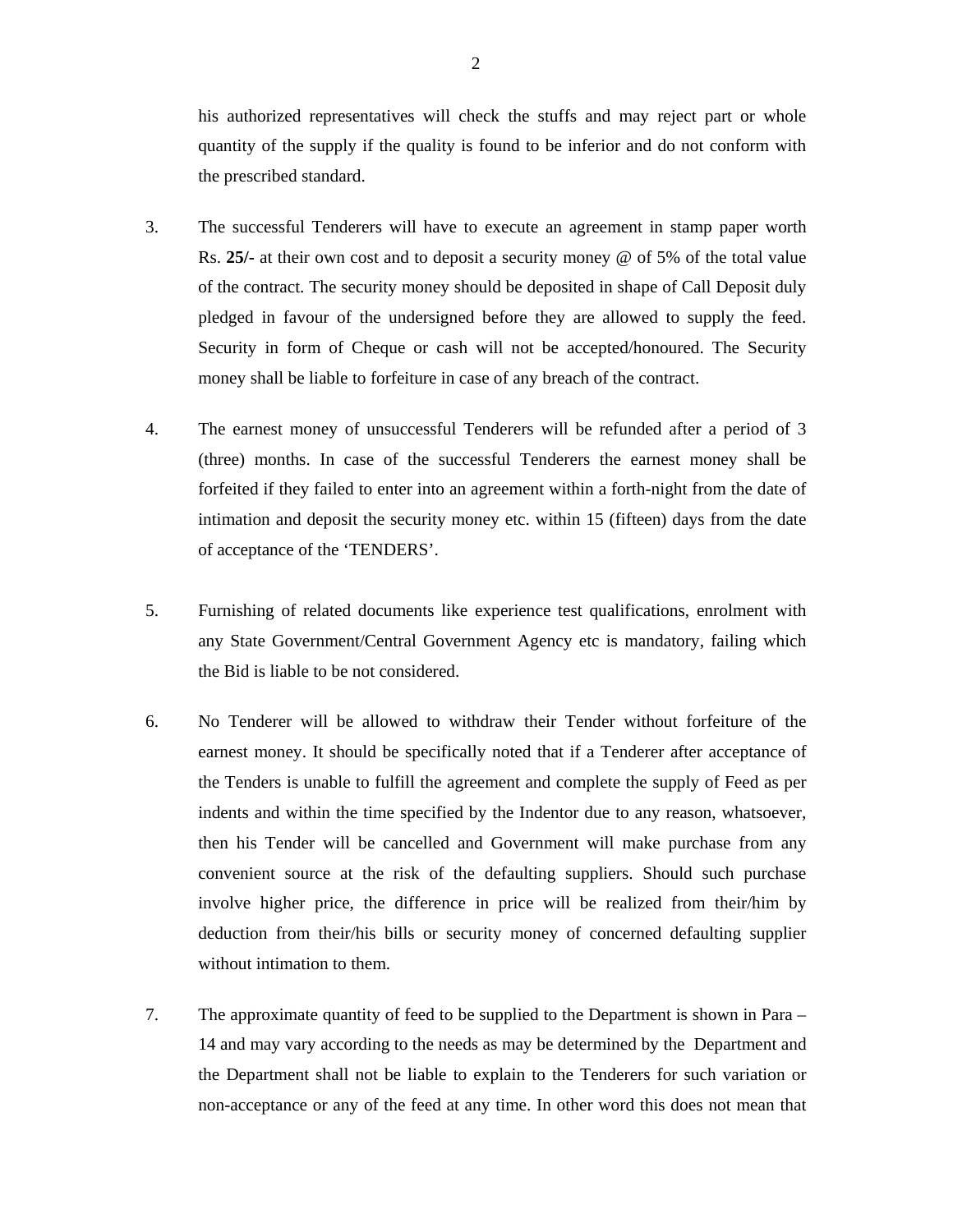increase in price of Feed or for variation in quantity as may be indented or for any other reason thereof and the supply shall have to be made at Feed Mill Umsning/Feed the undersigned is bound to accept the total quantity of the feed as mentioned in the agreement. The selected Tenderers shall have no claim for compensation due to Mill Rongkhon, Tura as per requirement of indenting Officers from time to time.

- 8. The Department shall be at liberty to drop some items of mixed Feed according to exigencies of requirement and the Tenderers shall have no objection for such decision of the Department even after the agreement is made.
- 9. The Tenderers shall have no objection to supply the Feed even if the quantity covered by the order for supply is not adequate enough for transportation or any other reasons.
- to do so by this Department. Such, additional Feed should be supplied at the same 10. The contractor shall be bound to supply additional requirement of Feed over and above the approximate requirement as shown below (Para-14) as and when required price and on the same terms and conditions that will appear in the agreement.
- 11. In case of dispute the decision of the Director of Animal Husbandry  $\&$  Veterinary, Meghalaya, Shillong shall be final and binding upon the Contractors. The undersigned does not bind himself to accept the lowest Tender or any Tenders or to assign any reason thereof.
- 12. All Tenderers must be accompanied with Income Tax Clearance, Sales Tax/VAT Clearance Certificate and Profession Tax Certificate without which no Tender will be considered. All non-Tribal Tenderers must furnish a valid Trading License from the concern District Councils, without which their Tender will not be entertained. Stockists must produce authority letter of the manufacturer.
- 13. Taxes to be charged if any, should be quoted separately and clearly against each taxable item.
- tender in part or in full, without assigning any reason thereof. 14. The Director, A. H & Veterinary Department, Shillong reserves the right to reject any
- 15. Consignments when supplied will not be accepted below the quality specified in para-14 below :-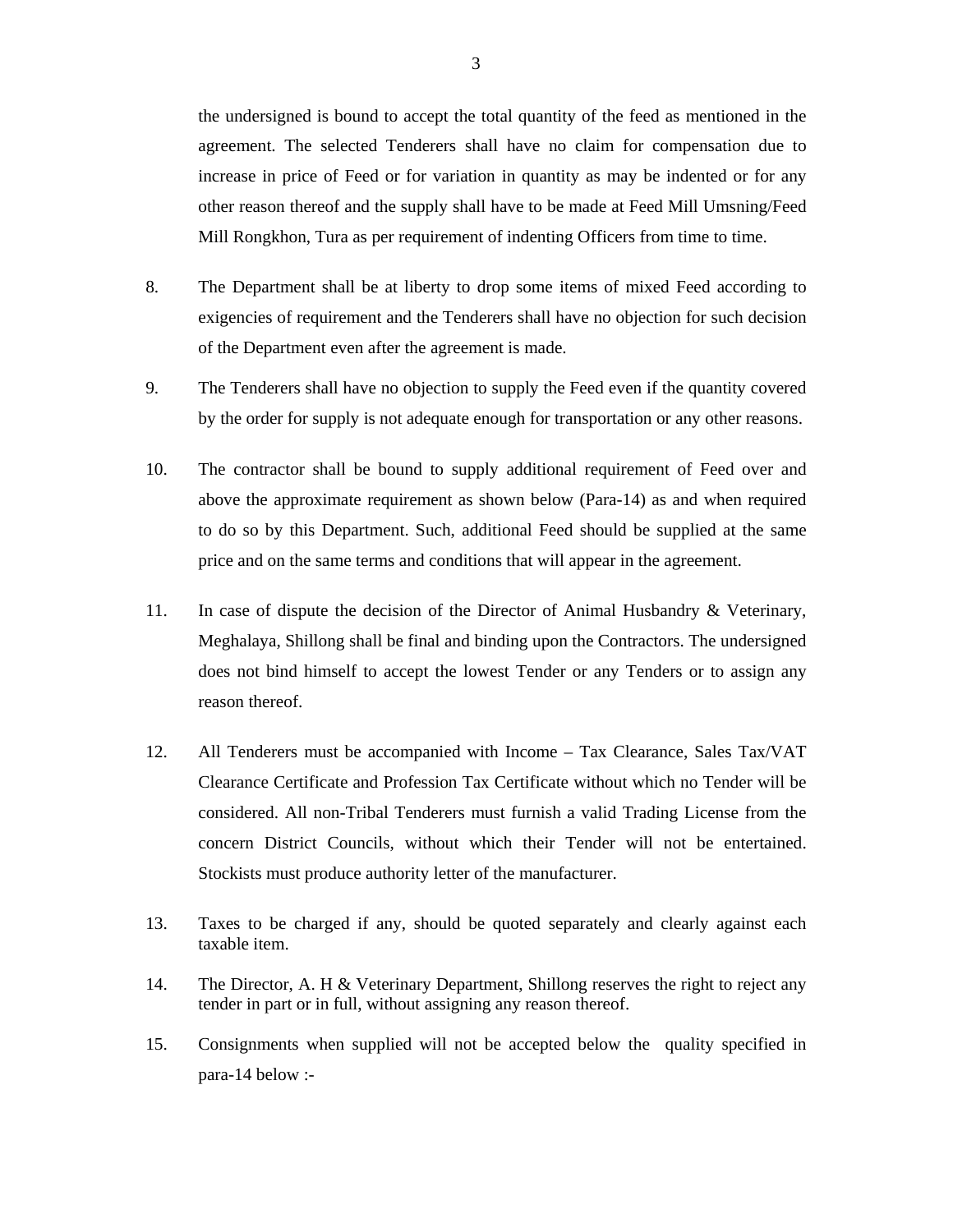| S1             |                                | M.E     |                                 |       | <b>A pproximate Annual</b><br>Requirement |                |
|----------------|--------------------------------|---------|---------------------------------|-------|-------------------------------------------|----------------|
|                | I t e m s                      |         | <b>Standard quality of Feed</b> |       |                                           |                |
| No.            |                                | K. Cal/ | Crude                           | Crude | For                                       | For            |
|                |                                | Kg      | Protein                         | Fiber | Tura                                      | Umsning        |
|                |                                |         | (Min)                           | (Max) | (Qt)                                      | (Qt)           |
| $\mathbf{1}$   | $\overline{2}$                 | 3       | $\overline{4}$                  | 5     | 6                                         | $\overline{7}$ |
| $\mathbf{1}$   | <b>PARENT LAYERS FEED:</b>     |         |                                 |       |                                           |                |
|                | a) Chick Feed                  | 2700    | 22%                             | 7%    | $\overline{\phantom{a}}$                  | 50             |
|                | b) Grower Feed                 | 2600    | 16%                             | $8\%$ | $\overline{\phantom{a}}$                  | 140            |
|                | c) Layer Feed                  | 2700    | 18%                             | 8%    | $\qquad \qquad \blacksquare$              | 390            |
| $\overline{2}$ | POULTRY FEED:                  |         |                                 |       |                                           |                |
|                | (COMMERCIAL)                   |         |                                 |       |                                           |                |
|                | a) Chick Feed                  | 2700    | 22%                             | 7%    | 10                                        | 1100           |
|                | b) Grower Feed                 | 2600    | 16%                             | 8%    | 90                                        | 950            |
|                | c) Layer Feed                  | 2700    | 18%                             | 8%    | 360                                       | 1900           |
| 3              | <b>BROILER PARENT FEED:</b>    |         |                                 |       |                                           |                |
|                | a) Chick Feed                  | 2700    | 22%                             | 4%    |                                           | 60             |
|                | b) Grower Feed                 | 2600    | 16%                             | 6%    |                                           | 120            |
|                | c) Layer Feed                  | 2800    | 17.5%                           | 4%    |                                           | 370            |
| 4              | <b>BROILER FEED:</b>           |         |                                 |       |                                           |                |
|                | (COMMERCIAL)                   |         |                                 |       |                                           |                |
|                | a) Prestarter Feed             | 2500    | 24%                             | 6%    |                                           |                |
|                | b) Starter Feed                | 2700    | 22%                             | 6%    | 100                                       | 330            |
|                | c) Finisher Feed               | 2800    | 19%                             | 6%    | 300                                       | 630            |
| 5.             | <b>KUROILER FEED: (PARENT)</b> |         |                                 |       |                                           |                |
|                | a) Chick Feed                  | 2700    | 24%                             | 6%    | 60                                        | 60             |
|                | b) Grower Feed                 | 2600    | 18%                             | 6%    | 120                                       | 120            |
|                | c) Finisher Feed               | 2700    | 20%                             | 6%    | 1000                                      | 1220           |
| 6.             | <b>KUROILER FEED:</b>          |         |                                 |       |                                           |                |
|                | (COMMERCIAL)                   |         |                                 |       |                                           |                |
|                | a) Chick Feed                  | 2700    | 22%                             | 6%    | 200                                       | 1030           |
|                | b) Grower Feed                 | 2600    | 16%                             | 6%    | 20                                        | 240            |
|                | c) Finisher Feed               | 2700    | 18%                             | 6%    | 10                                        | 25             |
| 7.             | <b>TURKEY FEED:</b>            |         |                                 |       |                                           |                |
|                |                                |         |                                 |       |                                           |                |
|                | a) Chick Feed                  | 2800    | 28%                             |       | $\overline{\phantom{a}}$                  | 50             |
|                | b) Grower Feed                 | 3000    | 22%                             |       | $\overline{\phantom{a}}$                  | 250            |
|                | c) Finisher Feed               | 3200    | 16%                             |       | $\overline{\phantom{a}}$                  | 550            |

# **14 – TYPE OF MIXED FEED REQUIRED FOR THE YEAR 2012-13 WITH SPECIFICATION**